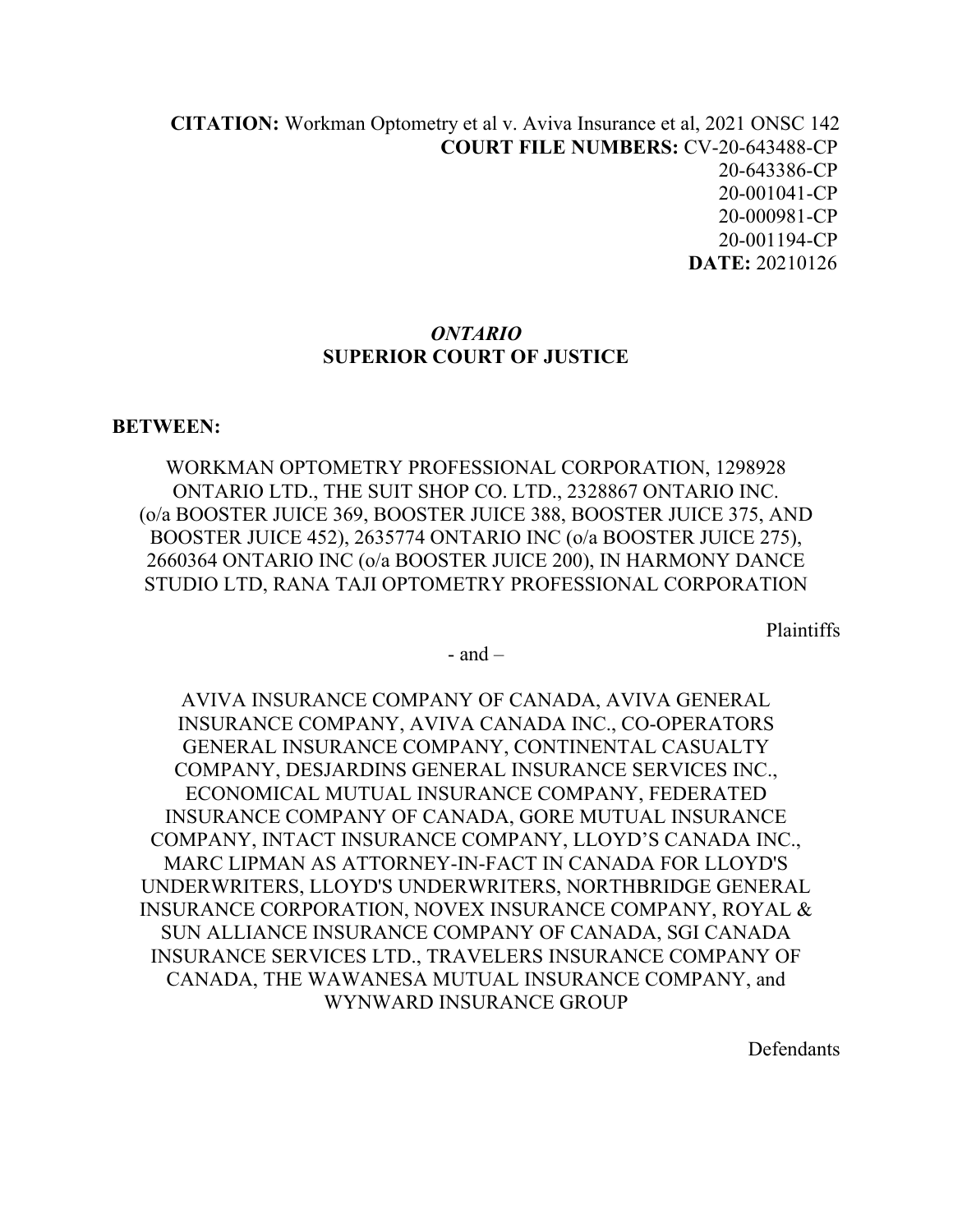#### **AND BETWEEN:**

#### NORDIK WINDOWS INC.

Plaintiff

#### -and-

## AVIVA INSURANCE COMPANY OF CANADA, AVIVA GENERAL INSURANCE COMPANY, and AVIVA CANADA INC.

Defendants

## **AND BETWEEN:**

## THE ROYAL CANADIAN LEGION, VICTORY BRANCH #317

Plaintiff

#### -and-

## AVIVA INSURANCE COMPANY OF CANADA

Defendant

## **AND BETWEEN:**

# MATT MCCALLUM and MATT MCCALLUM DENTURIST PROFESSIONAL **CORPORATION**

Plaintiff

-and-

## AVIVA INSURANCE COMPANY OF CANADA

Defendant

## **AND BETWEEN:**

## ROSHAN HOLDINGS INC.

Plaintiff

-and-

AVIVA INSURANCE COMPANY OF CANADA

Defendant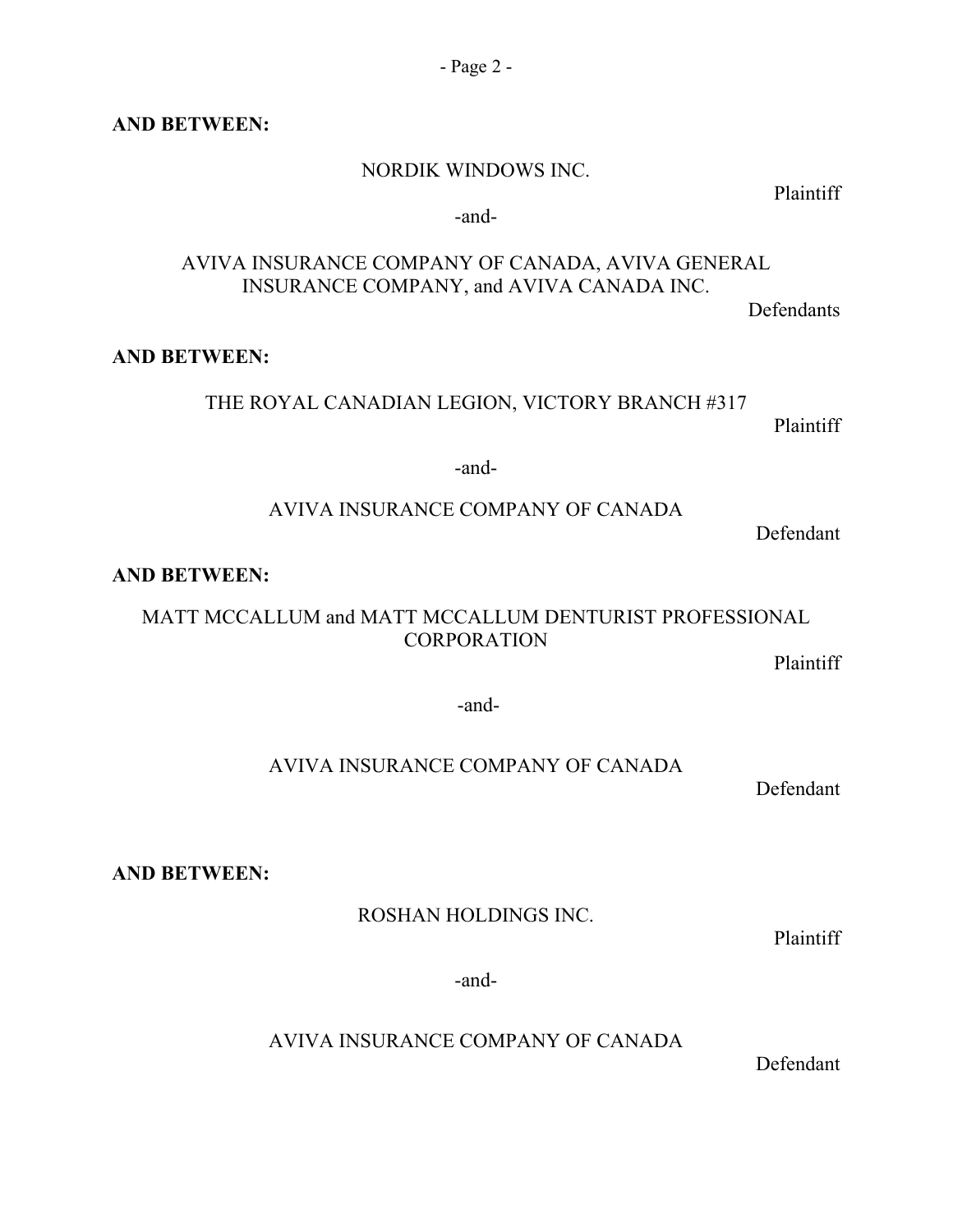Proceedings under the *Class Proceedings Act, 1992*

- **BEFORE:** Justice Edward P. Belobaba
- **COUNSEL:** *Scott Hutchison* for the plaintiffs in the *Workman Optometry et al v Aviva Insurance et al* "omnibus" action and the Workman Consortium

*Chris G. Paliare and Andrew Lokan* for the plaintiff in the *Nordik Windows v. Aviva Insurance et al* action and the Nordik Consortium

*Michael G. Robb and Kevin L. Ross* for the plaintiffs in the Aviva subgroup actions: *Royal Canadian Legion Victory Branch #317, McCallum,* and *Roshan Holdings* and Lerners LLP

*Alan L.W. D'Silva, Glenn Zacher and Lesley Mercer* for the Aviva **Defendants** 

**HEARD:** January 6 and 15, 2021 via Zoom

# **Carriage Motions**

[1] The impact of the Covid-19 pandemic on business operations in Canada has been devastating. An immediate issue for businesses that have business interruption insurance is whether their policy provides coverage for the Covid-related income losses caused by the various restrictions and lockdowns. It appears that many insurers are routinely denying such coverage despite policy language that arguably suggests otherwise. Over a dozen proposed class actions have been filed across the country and more are expected.

[2] Initially, five such proposed class actions were before this court with three class counsel groups vying for carriage:

- (i) An "omnibus" action against 16 defendant insurers including Aviva, advanced by the Workman Consortium (Koskie Minsky LLP and Merchant Law Group LLP);
- (ii) An action against only Aviva, advanced by the Nordik Consortium (Lax O'Sullivan Lisus Gottlieb LLP, Thomson Rogers, and Miller Thomson LLP); and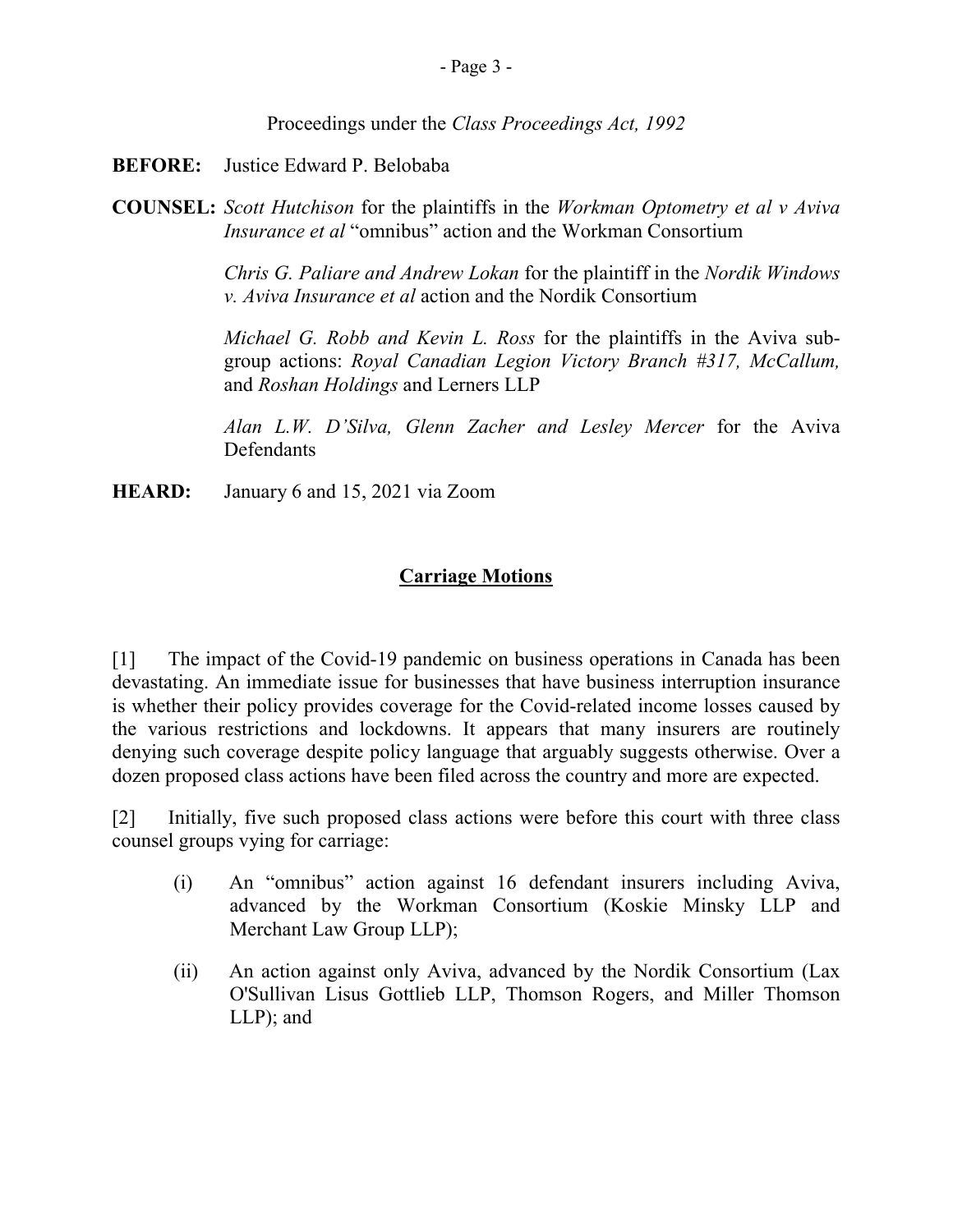(iii) Three smaller actions against Aviva, advanced by Lerners LLP on behalf of three Aviva insured sub-groups: Royal Canadian Legion branches, denturists and hotels.

[3] Shortly after the carriage hearing concluded, counsel for the Nordik Consortium and Lerners advised me that they had reached an agreement regarding their respective actions against Aviva. The Nordik Consortium would absorb the hotel class within their proposed class action and Lerners would retain carriage of the legion and denturists actions.

[4] What remains, in essence, is a carriage battle between two groups: the Nordik Consortium and Lerners, whose clients are suing only Aviva, and the Workman Consortium, whose clients are suing some 16 insurers including Aviva. This is obviously not the usual carriage motion where the competing actions involve the same proposed class and the same set of defendants. Here, there are significant differences in both the proposed classes and the targeted defendants.

[5] The relationship between the Lerners, Nordik and Workman actions is akin to Russian Matryoshka nesting dolls: the two Lerners' actions fit within the Nordik Aviva Action which fits within the Workman Omnibus Action.

# **The applicable law**

 $\overline{a}$ 

[6] The applicable law is not in dispute. In deciding the carriage of competing class actions the court should consider (i) the best interests of the proposed class, (ii) fairness to the defendants and (iii) the objectives of the *Class Proceedings Act*<sup>1</sup> - namely, access to justice, judicial economy and behaviour modification.<sup>2</sup>

[7] In the more conventional carriage motion - same class, same defendants - the "best interests of the class" can be determined by considering a list of some 13 or 14 factors<sup>3</sup> that have been summarized under six heads: (i) the experience and resources of the competing firms; (ii) the proposed plaintiffs and defendants; (iii) the causes of action; (iv)

<sup>1</sup> *Class Proceedings Act, 1992*, S.O. 1992, c. 6.

<sup>2</sup> *Mancinelli v Barrick Gold,* 2014 ONSC 6516, at para. 8, aff'd 2016 ONCA 571.

 $3$  *Mancinelli* (C.A.), at paras. 14-16.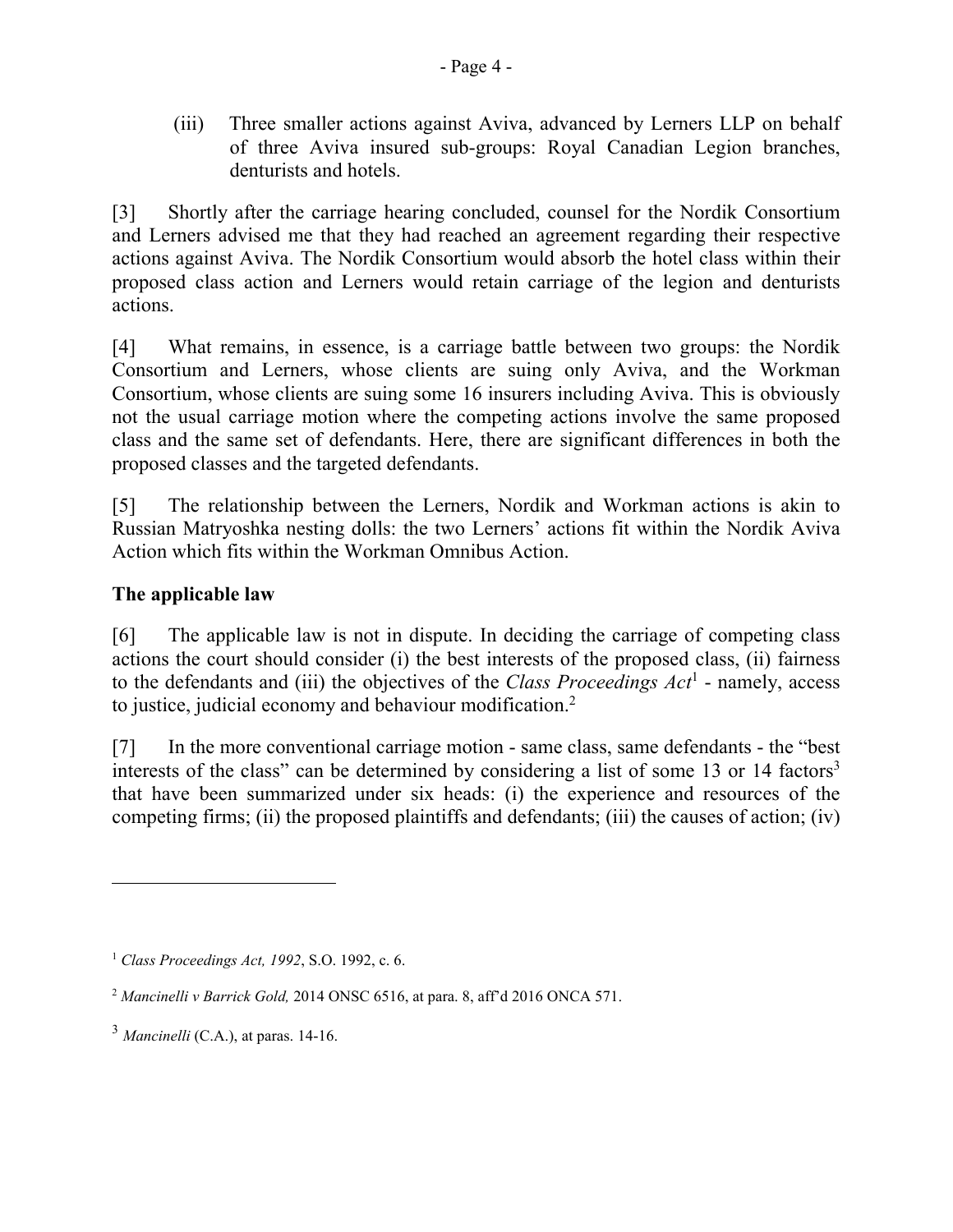the state of preparation; (v) the overall approach and theory of the case; and (vi) the proposed fee and funding arrangements. 4

[8] Here, although some of these factors are addressed in counsels' submissions, the key determinants are more fundamental. The competing camps are not vying for carriage of the same class action but for carriage of the Aviva portion that also happens to be a subset of the larger Omnibus Action. And they are doing so in the context of a pandemic that is wreaking havoc on large and small businesses. For businesses whose loss of income claims have been denied by their insurers, a speedy legal determination is obviously of paramount importance.

[9] The carriage decision therefore turns less on the conventional carriage factors and more on the over-arching criteria just stated: the best interests of the class, fairness to the defendants and the objectives of the CPA, especially access to justice.

## **Decision**

 $\overline{a}$ 

[10] When these criteria are properly considered, the carriage decision is relatively straightforward. For the reasons that follow, I conclude that the Nordik/Lerners Aviva Actions should be "carved out"<sup>5</sup> of the Workman Omnibus Action and be allowed to proceed as expeditiously as possible. The Omnibus Action will also proceed, but without the Aviva defendants.

[11] For ease of reference, I will refer to the Workman Consortium as WC, to the Nordik Consortium as NC, and to 'business interruption insurance' generally as BII. I recognize that, strictly speaking, the WC Omnibus Action is not an "omnibus" or comprehensive action against all the Canadian insurers that provide BII coverage. There are at least seven other BII insurers that are not named as defendants in the WC Omnibus Action. However, since all counsel use the term "omnibus", I will as well.

[12] I will now discuss each of the governing criteria in turn - the best interests of the class, fairness to the defendants and the CPA objectives of access to justice, judicial economy and behaviour modification.

<sup>4</sup> *MacBrayne v. LifeLabs Inc*., 2020 ONSC 2674, at para. 9.

<sup>5</sup> The Nordik/Lerners Aviva Actions are not really being "carved out" of the Workman Omnibus Action. They are ready to proceed on their own. The correct terminology is that the claims against the Aviva defendants in the Workman Omnibus Action would be *stayed*. Because it is visually more understandable when I use the "carve out" metaphor, I will continue to do so. The final Order, however, will be drafted with more precision.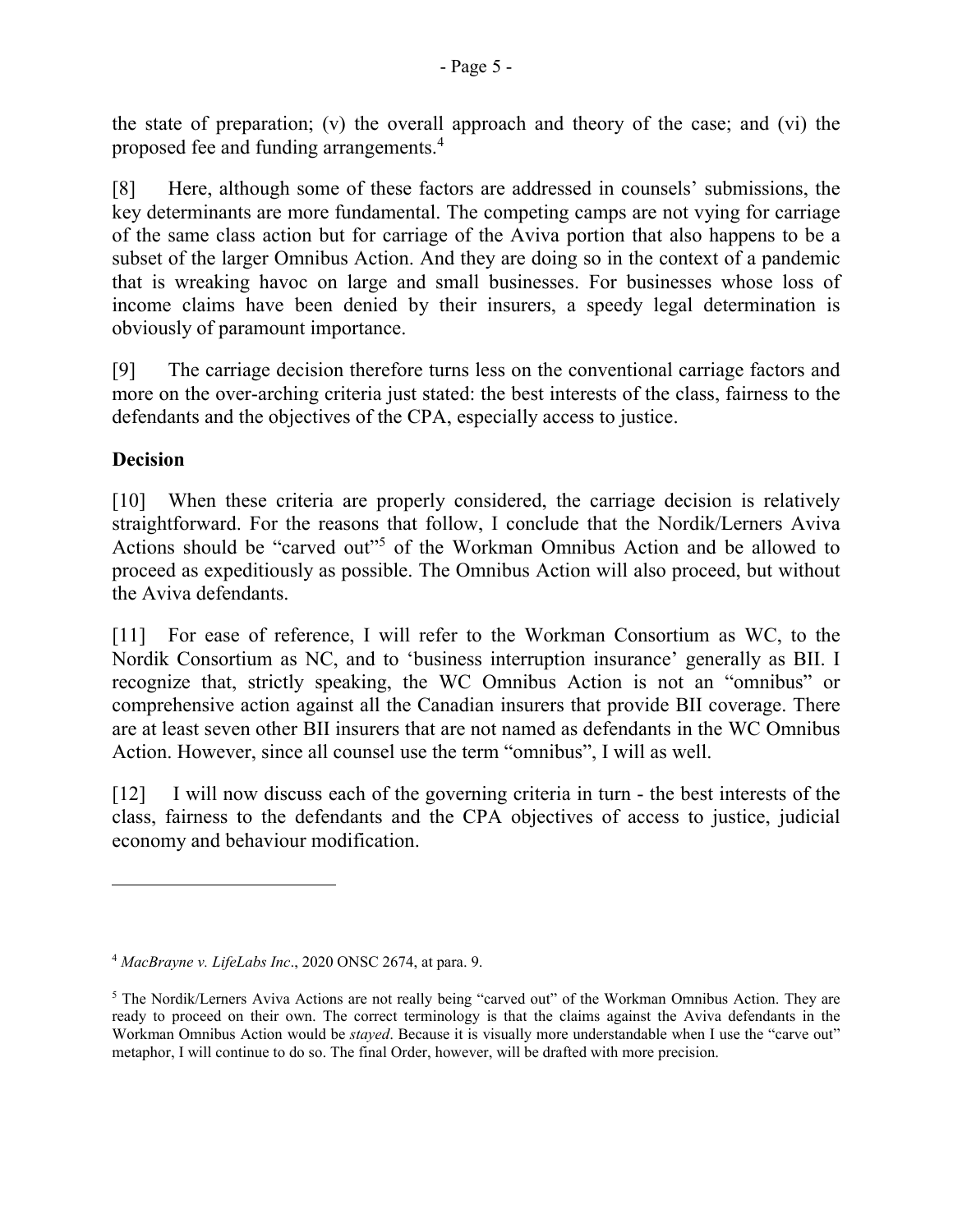## **Discussion**

 $\overline{a}$ 

## **(1) The best interests of the class**

[13] WC submits that its Omnibus Action makes the most sense because the BII coverage provided to the proposed class member claimants by all 16 insurer defendants<sup>6</sup> has "identical or strikingly similar policy wordings". If this were true, then granting carriage to the WC Omnibus Action and staying the NC/Lerners Aviva Actions might make sense.

[14] But WC's submission is incorrect. The BII coverage provided to the proposed class members by the 16 insurers is not "identical or strikingly similar". The differences in the defendant insurers' BII coverage are many and significant.<sup>7</sup> And the most important difference in coverage is arguably found in the Aviva policies.

[15] This court's review of the coverage provided by the 16 insurers reveals the following:

- All 16 insurers provide some level of coverage where the loss of income is caused by "physical damage to property";
- 14 of the 16 also provide some level of coverage if access to the insured's premises is prohibited by a civil order made as a result of damage to a neighbouring premises;
- Only seven have explicit "infectious disease" coverage and of those some require that the infectious disease be manifested by an employee and others specifically exclude "pandemics";
- Only three (Aviva, Gore Mutual and Wynward) provide "negative publicity coverage" for loss of income caused by an "outbreak of an infectious disease" within [x] kilometres of the premises and required to be reported to government authorities;

<sup>6</sup> There are 20 corporate defendants and 16 actual insurers.

 $^7$  This is not surprising. As British judges discovered when they reviewed some 21 sample BII coverage provisions, there were many and significant differences with potentially wide-ranging implications for Covid-related loss of income claims: see *The Financial Conduct Authority v. Arch Insurance (UK) Ltd. et al,* [2020] EWHC 2448 (Comm.), aff'd [2021] UKSC 1.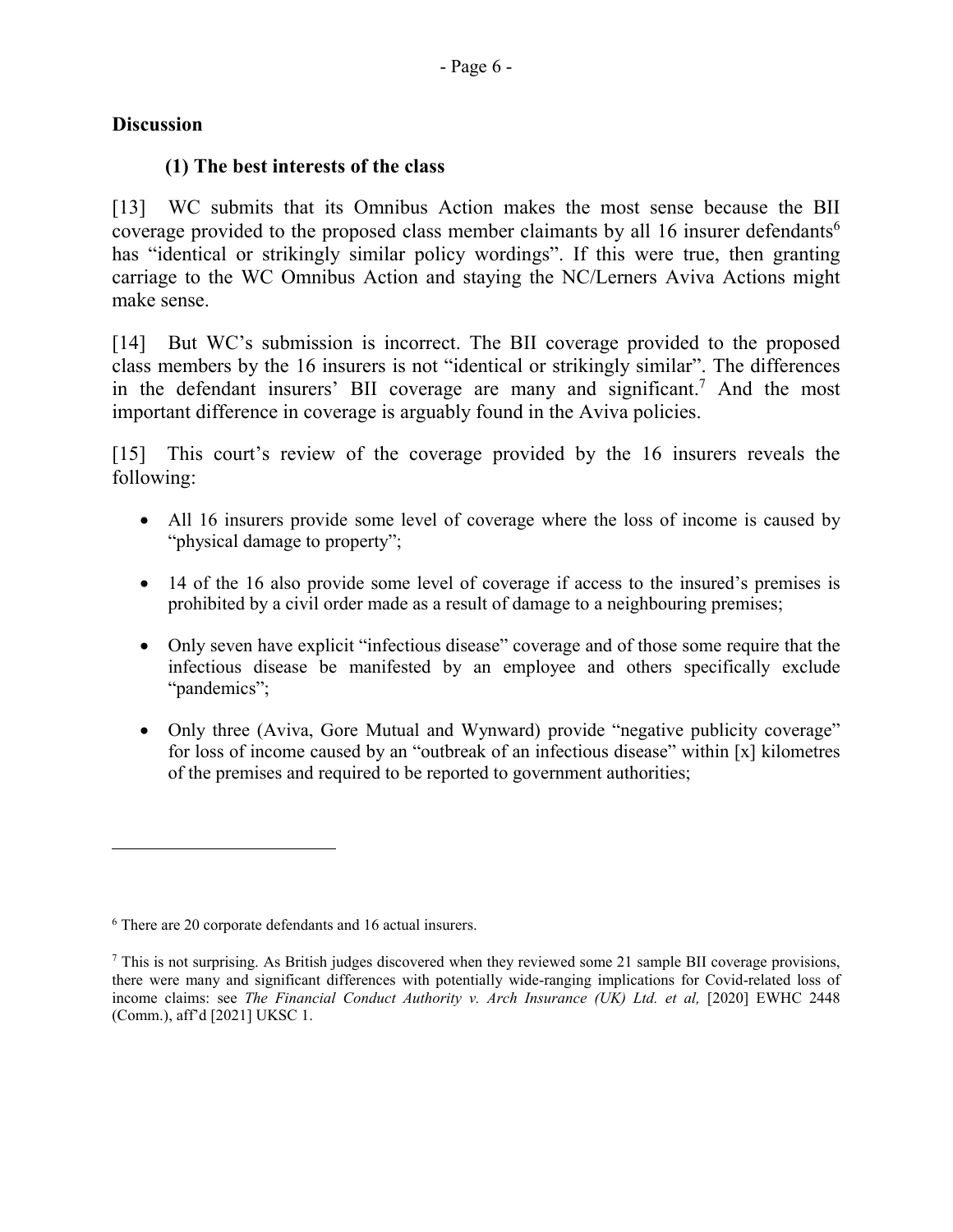And only one, Aviva, provides "restricted access coverage" for loss of income "caused by the interruption of the business when ingress or egress from the premises is restricted in whole or in part by order of a civil authority resulting from an outbreak of a contagious or infectious disease that is required by law to be reported to government authorities."

[16] NC and Lerners are understandably of the view that the most viable coverage for Covid-related BII income loss is the coverage provided by Aviva by way of its Negative Publicity Coverage and especially its Restricted Access Coverage. Indeed, as already noted, most of the other insurers don't even provide BII coverage that is triggered by "infectious disease".

[17] The evidence suggests that Aviva is nonetheless denying coverage for Covidrelated income loss claims. For example, Nordik Windows (the proposed representative in the NC Aviva Action) has sustained more than \$1.5 million in Covid-related business losses. Nordik's BII claim was rejected by Aviva on June 1, 2020 because:

> As the Covid-19 virus itself does not constitute "direct physical loss or damage" to property, sections 1 and 2 above do not apply. Also, the negative publicity and restricted access coverages, described in section 3 do not provide cover for global pandemics such as COVID-19.

[18] NC and Lerners submit that it is in the best interests of the Aviva class members to advance a focused claim against only Aviva. That it is in the best interests of the Aviva class members to take the express bus, if you will, and not be forced to board the slowermoving Omnibus.

[19] It is true that the WC Omnibus Action as currently framed would also advance the Aviva class members' claims and the arguably on-point coverage in Aviva's Negative Publicity and Restricted Access provisions. But consider the following.

[20] The Covid-19 restrictions and lockdowns continue to decimate Canadian business. <sup>8</sup> This is that rare class action where real people are sustaining real harm in real time. It is therefore important to every class of BII claimants to get to a legal determination as quickly as possible. The out-of-the-gate advantage of the Aviva classes is that they have already commenced focused class actions. The other BII claimants

 $\overline{a}$ 

<sup>8</sup> The Canadian Federation of Business reports that "more than 239,000 businesses could vanish because of Covid-19 as the new wave of restrictions and lockdowns leave a growing number of entrepreneurs considering giving up": see *The Globe & Mail Report on Business* (January 21, 2021) at B-1.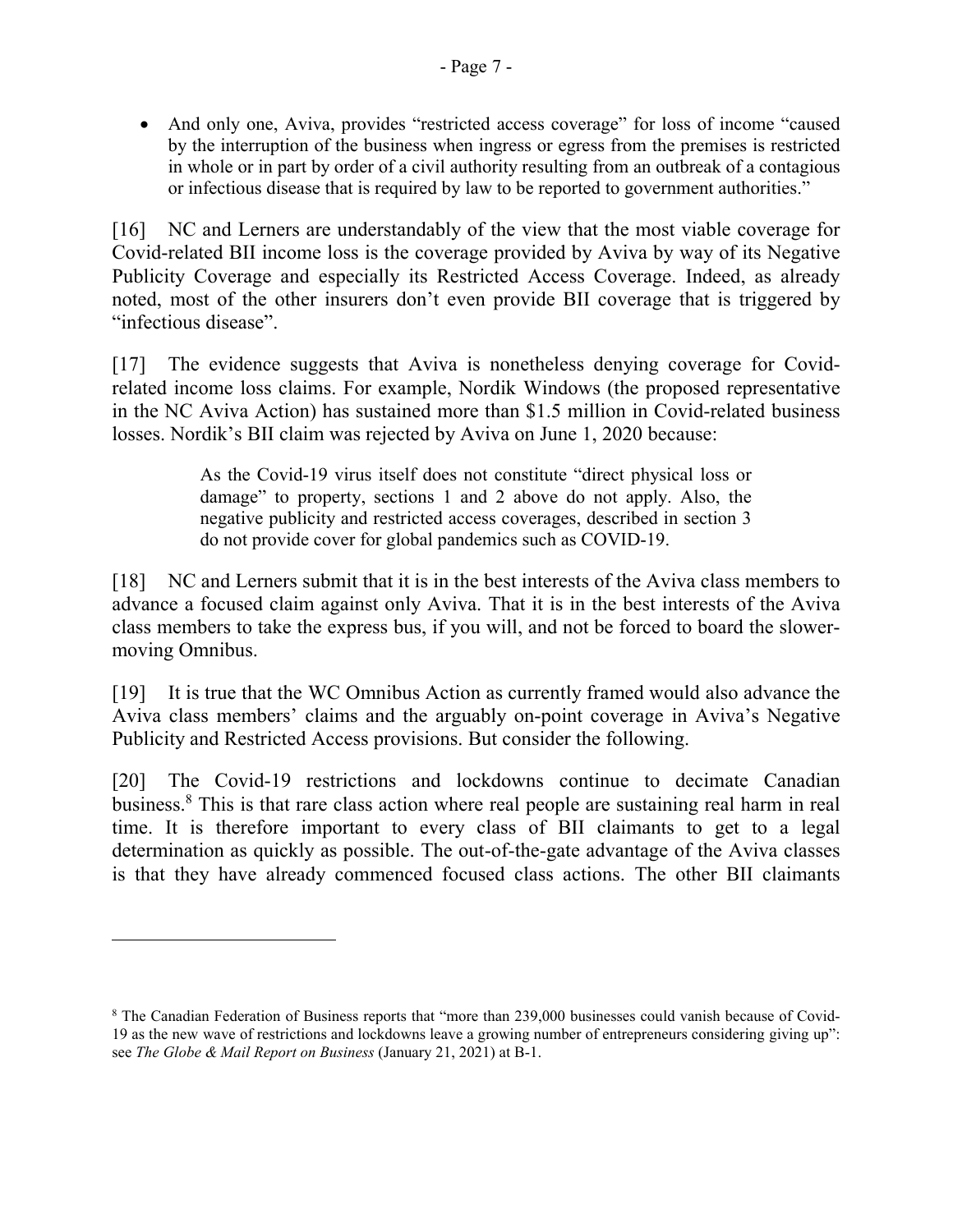insured by, say, Lloyds or Wawanesa or the other 13 insurers will advance their claims as best they can in the WC Omnibus Action.

[21] It is beyond dispute that the WC Omnibus Action would take longer to decide than the sleeker Aviva-only actions. With 16 insurers represented by 12 different law firms, scheduling alone could see weeks go by just trying to find convenient court dates. Not to mention the time-consuming complexities that more than a dozen different insurance policies with a wide range of BII coverages would bring to certification, summary adjudication and the almost certain appeals.

[22] Compare this to this court's case management of the NC/Lerners Aviva Actions – a *de facto* single class action with one defendant that is represented by one law firm. Scheduling would obviously be easier, the certification process would be less complicated, common issues more discernible, summary judgment more manageable and any appeals more focused and to the point and thus more quickly decided.

[23] The Aviva classes represented by NC and Lerners may not prevail on certification or summary judgment but it is to their clear advantage to get to these determinations as quickly as possible – even if it turns out, as counsel for Aviva has suggested, that the actual financial recoveries (if the plaintiffs prevail) may be smaller than the amounts claimed and could well be limited by 30 or 60-day coverage limitations or maximum recovery amounts.

[24] I was struck by the thoughtful affidavits that were filed by Aviva insureds in support of the NC and Lerners Actions. The affiants were uniformly of the view that an Aviva-focused action is very much in their best interests. Here is some of their uncontroverted evidence:

 *Philippe Bechard., CEO of Nordik Windows***:** "I became aware that there was already a class action underway against all Canadian insurance companies that had denied COVID-19 related business interruption claims. I had no interest in being part of that class action when I realized that not every insurance company provided the same coverage as the Aviva policy. The policy Nordik purchased provided specific coverage for business interruption resulting from an infectious or contagious disease.

I did not believe it made sense for Nordik's claims to be grouped with other companies who did not purchase Aviva policies with the same coverage. I wanted to proceed with the claim as quickly and efficiently as possible. I did not believe that joining a class action against every insurance company in Canada would be efficient or effective."

 *Brian Harris, treasurer and representative of Victory Legion***:** "Victory Legion is concerned that if its claim … in this class proceeding is subsumed in broader, omnibus actions … [it] will not receive the attention and focus that they will in this proceeding …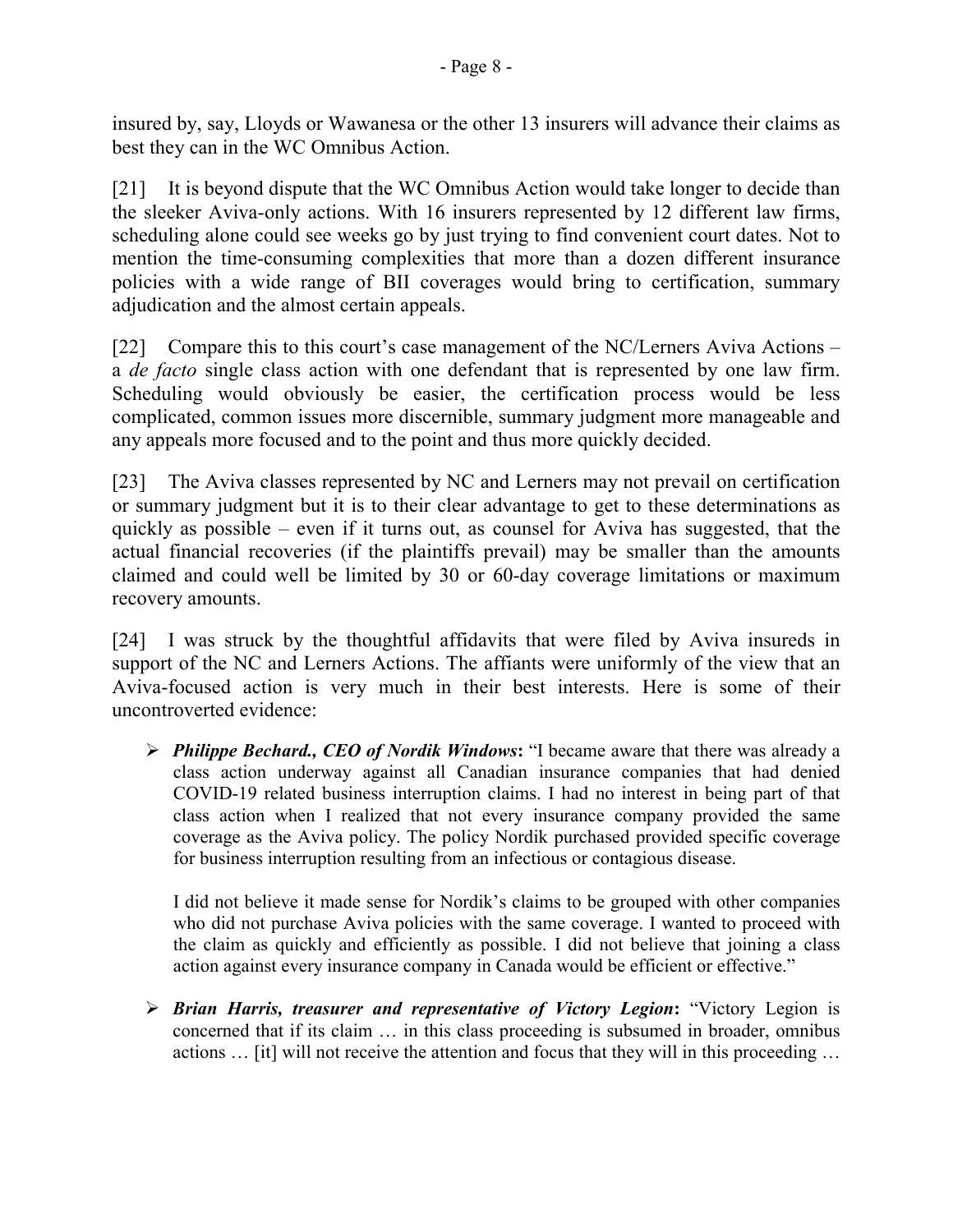Victory Legion is also concerned that the strength and focus of the local branches' claims could be diluted or 'traded off' in a global settlement of all claims in the omnibus-style actions, which would not be in the best interests of the particular class Victory Legion seeks to represent."

- *David Warren, an Aviva-insured hotel representative***:** "The concern is that our discrete, focused claim would get lost in the uncertainty and variability of many different policy wordings for different industry sectors obtained in completely different contexts than those of us who purchased insurance as part of the Aviva Hotel Program Policy. Getting our claim caught up in this broad claim as well as claims involving "direct physical loss or damage to property" will delay the coverage determination of our focused claim where an early decision will benefit so many hotels that all have the same policy wording."
- *Mark Bingeman, President of Bingemans, the largest hospitality company in Waterloo Region***:** "We have lost millions of dollars in business income as a result of COVID-19. It is important to our business that our claim against Aviva be resolved as quickly as possible. Compensation for our lost business income would be a massive relief to our business. I agreed to join the class action on the basis that it would proceed only against Aviva and be prosecuted as quickly as possible. I have been made aware of the national class action commenced against all of Canada's insurers for business interruption coverage and have no interest in being part of it.

I believe that a class action against Aviva is a fair and efficient way to advance Bingemans' claim, as well as the claims of all Aviva policyholders. However, we should not have our claim delayed as part of an action against a large number of insurers with different and less favourable policies. I believe that an action against multiple insurers will take years to advance and Bingemans will suffer if it has to wait that long.

[25] My conclusion on the first criterion is not controversial. I am more than satisfied that it is in the best interests of the Aviva classes that the NC/Lerners Aviva Actions should continue. They are focused and will proceed efficiently. There is an obvious and pressing need to get these class actions, if certified, to a merits-determination as expeditiously as possible. Indeed, NC and Lerners are prepared to file a certification record within 60 days of this decision and bring a motion for summary judgement immediately or shortly thereafter. The Aviva BII classes may or may not prevail either at certification or on the merits but on the basis of the "best interests of the class" criterion, their proposed class actions should proceed.

[26] Let me add a few words about the more conventional carriage factors.

[27] The factors that are neutral or add little to the discussion can be quickly itemized. The competing class actions are all represented by knowledgeable and experienced legal counsel. There are no meaningful differences in the competing (contingency) legal fee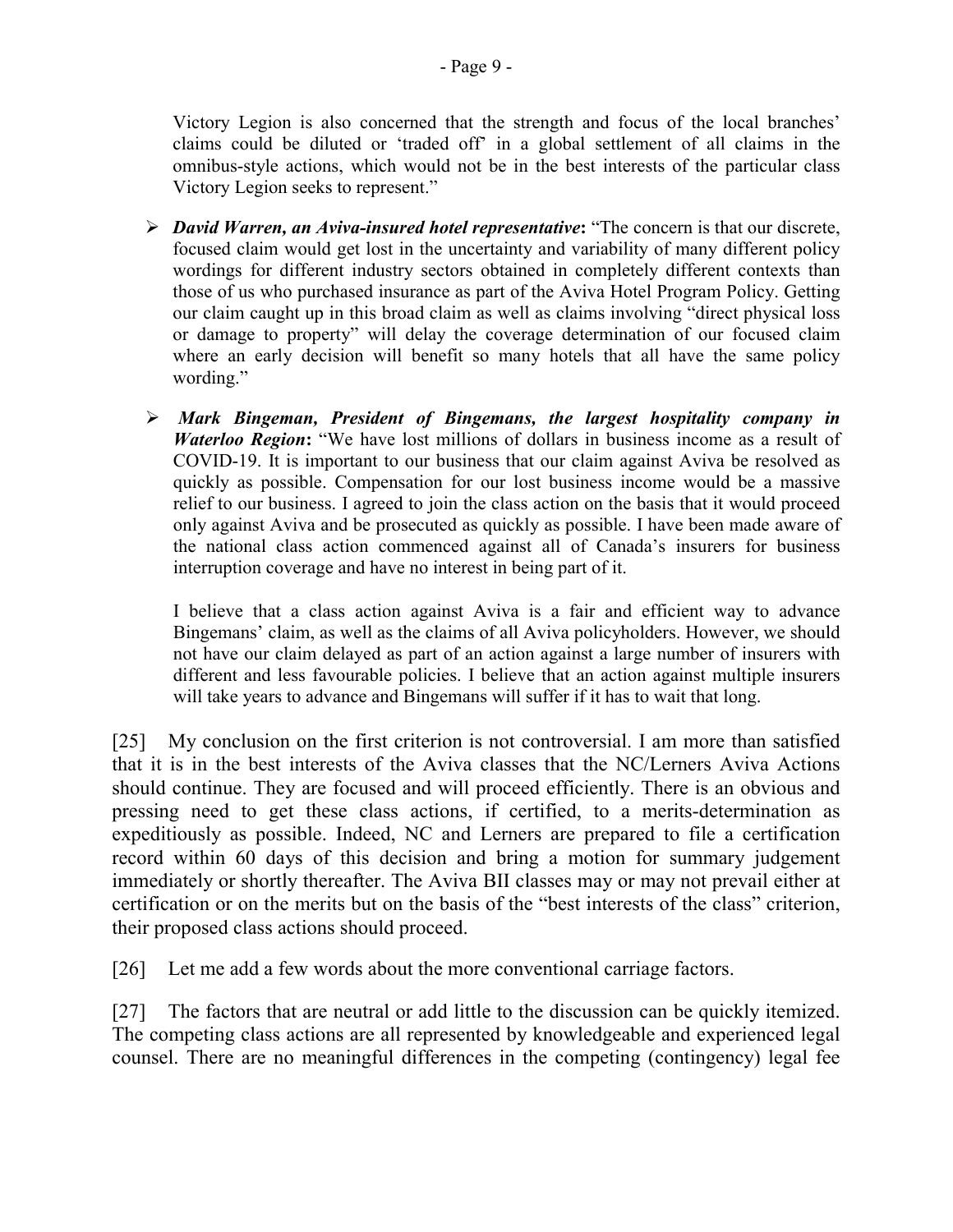arrangements. WC can easily rectify the so-called *Ragoonanan* problem<sup>9</sup> by simply adding a representative plaintiff that has a cause of action against Aviva.<sup>10</sup> And given the NC/Lerners' recent carriage agreement, there are no disqualifying conflicts of interest.

[28] The two factors that merit a bit more discussion are the identified differences in Lerners and WC's pleaded causes of action and Nordik Windows' decision to self-fund adverse cost awards in the NC Aviva Action.

[29] WC notes correctly that Lerners does not plead a property-damage-dependent loss of income claim in either the denturists or legions actions. Lerners responds that this type of loss of income claim has zero chance of success and in any event is explicitly excluded from the more on-point Restricted Access Coverage. Lerners also says that its failure to plead three other causes of action advanced in the WC Omnibus action - bad faith, conspiracy and breaches of federal competition law - was intentional, to avoid burdening the denturists and legions actions with unnecessary and arguably frivolous claims.

[30] Fortunately, there is no need to resolve this debate about comparative pleading deficiencies because even if WC is right in this regard, none of these differences is enough to dislodge my findings under the over-arching criterion, the best interests of the Aviva classes.

[31] WC also argues that Nordik Windows' decision to self-fund adverse cost awards may cause this representative plaintiff to acquiesce to a sub-optimal settlement that is not in the best interests of the class. I have two responses. First, this submission at this point in the proceeding is pure speculation. Secondly, and in any event, any such trade-off favouring the representative plaintiff's personal interests over those of the class will be exposed when this court reviews the proposed settlement under s. 29(2) of the CPA to ensure that it is genuinely in the best interests of the class.

 $\overline{a}$ 

<sup>&</sup>lt;sup>9</sup> "For each defendant there must be a representative plaintiff who has a valid cause of action against that defendant": see *Ragoonanan Estate v Imperial Tobacco Canada Ltd*., (2000) 51 O.R. (3d) 603 (S.C.) and *Hughes v. Sunbeam Corp. (Canada) Ltd.* (2002) 61 O.R. (3d) 433 (C.A.).

<sup>&</sup>lt;sup>10</sup> There is no need to explore WC's other submission – that the so-called *Ragoonanan* requirement has been overruled by the Supreme Court of Canada in *Bank of Montreal v. Marcotte*, 2014 SCC 55. WC argues, in my view compellingly, that in *Marcotte* the Court brought Quebec class proceeding rules into line with the approved approach in the Western Provinces, where it is sufficient if, for each defendant, there is a *class member* [not a representative plaintiff] who has a valid cause of action against that defendant.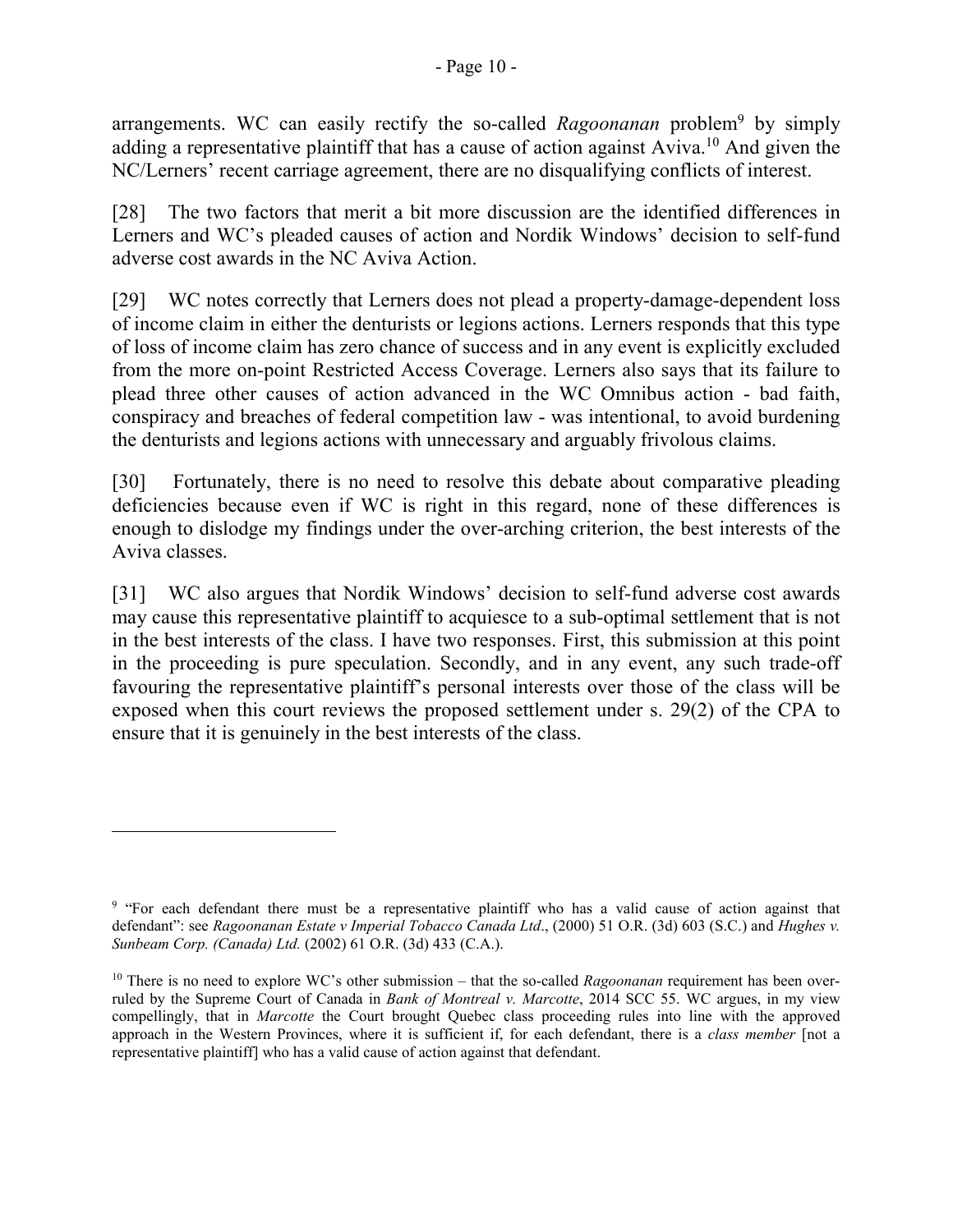[32] In sum, none of the applicable conventional factors, even in combination, can alter the finding that it is in the best interests of the Aviva classes that the NC/Lerners Aviva Actions proceed.<sup>11</sup>

## **(2) Fairness to the defendants**

 $\overline{a}$ 

[33] The second criterion, fairness to the defendants, is also achieved if the Aviva Actions are allowed to proceed – carved out of the WC Omnibus Action. The case law is clear that there cannot be two or more certified class actions in the same jurisdiction representing the *same class* in relation to the same claim.<sup>12</sup> In other words, it would not have been fair to Aviva if it had to defend both the NC/Lerners Actions *and* the WC Omnibus Action as initially presented.

[34] But they will not have to do so. Given the decision herein, Aviva will only have to defend the NC/Lerners Actions. And, as already noted, this court will case manage these actions in lock-step as a *de facto* single class proceeding.

[35] Aviva, however, argues that even so, it will still be defending three separate class actions and that this is unfair. I do not agree. Recall the prohibition that was stated above: no defendant should have to defend two or more class actions with the *same class* and the same claims in the same jurisdiction. Here, the classes in the Lerners and NC Aviva Actions are not the same: one is limited to legion branches, the other to denturists, and the third advances the claims of the remaining Aviva BII insureds.

[36] The importance of the "same class" requirement is made clear in the "Carriage" Motions" provision that is found in the recent Bill 161 amendments to the CPA.<sup>13</sup> Section 13.1(2) provides as follows:

> Where two or more proceedings under this Act involve the same or similar subject matter *and some or all of the same class members*, the

 $11$  I pause here to acknowledge that on a carriage motion the court should not embark on a comparative analysis of which claim is most likely to succeed: see *Setterington v. Merck Frosst Canada Ltd.,* [2006] O.J. No. 376 (S.C.J.) at para. 19 and 24. Here, however, I am not engaging in this kind of comparative analysis. The arguably "on point" Negative Publicity and Restricted Access coverage provided by Aviva is being advanced in *both* the WC Omnibus Action and the NC/Lerners Actions. Any comparison is not about the claims *per se* but about the speed of the vehicle that will carry these claims – and that a non-stop Express Bus is faster than a multi-stop Omnibus.

<sup>12</sup> *Mancinelli* (C.A.), *supra,* note 2, at para. 11; *McSherry v. Zimmer GMBH*, 2012 ONSC 4113 at para 92.

<sup>&</sup>lt;sup>13</sup> The amendments only affect proposed class actions commenced on or after October 1, 2020 (and thus do not apply here): see *Smarter and Stronger Justice Act, 2020*, S.O. 2020, c. 11, Sched. 4, s. 16.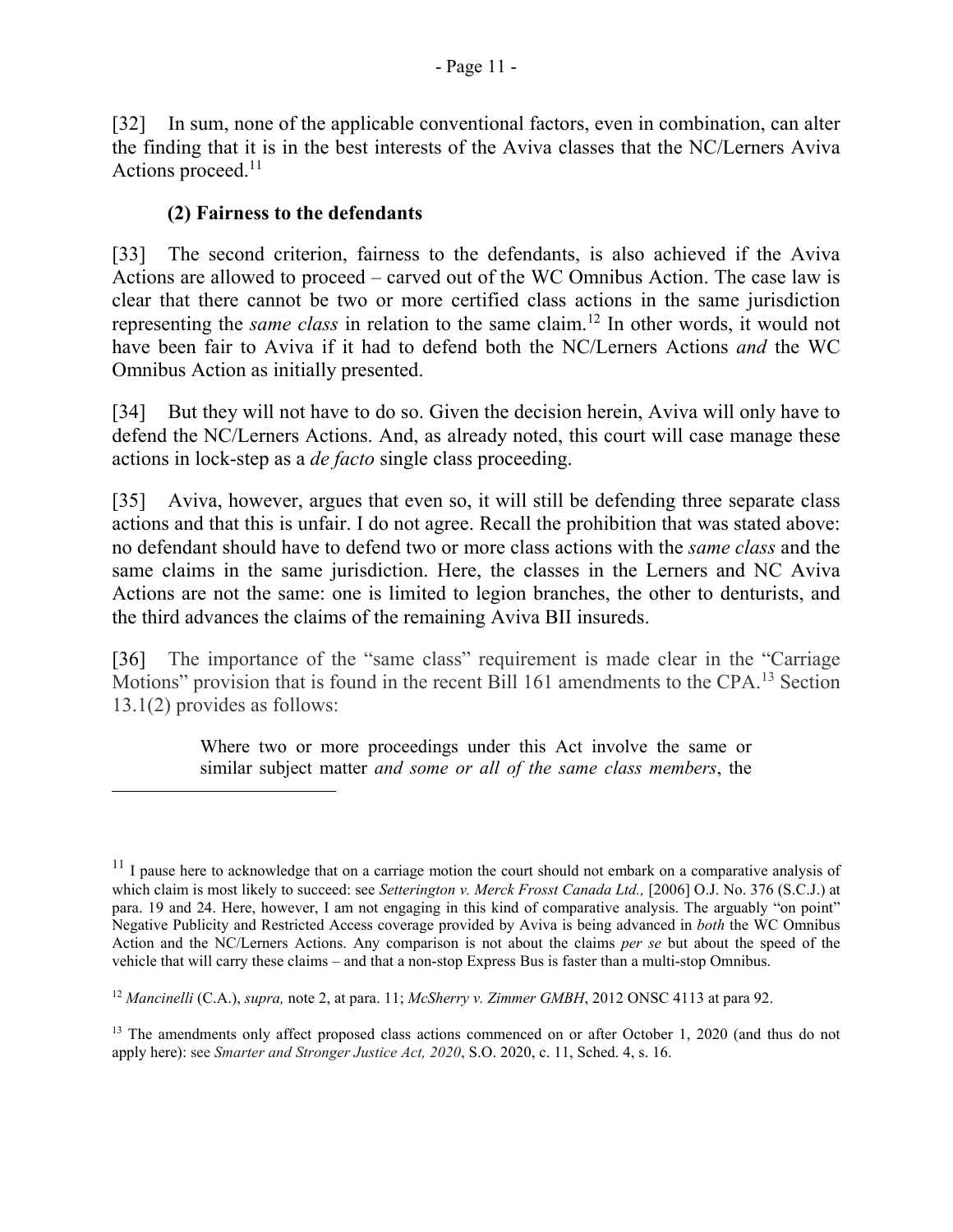court may, on the motion of a representative plaintiff in one of the proceedings, order that one or more of the proceedings be stayed. [Emphasis added].

[37] The protection provided to defendants facing two or more class actions involving similar subject matter but *different* class members is found in strong case management and not in staying one or more of these actions and arbitrarily denying their class members access to justice and their day in court.<sup>14</sup>

[38] The decision to allow the NC/Lerners Aviva Actions to proceed together with the WC Omnibus Action (minus the Aviva defendants) is not unfair in any way to Aviva. Both NC and Lerners have provided an undertaking to stay any parallel proceedings in other provinces and refrain from commencing new ones. And the fact that WC may be pursuing other actions against Aviva outside Ontario is not something that can be resolved on this carriage motion.

## **(3) CPA objectives**

 $\overline{a}$ 

[39] The decision to allow the NC/Lerners Actions to proceed together with the WC Omnibus Action (minus the Aviva defendants) achieves each of the CPA's well-known objectives.

[40] Access to justice is the primary objective.<sup>15</sup> For the class members in the WC Omnibus Action (minus the Aviva defendants), access to justice is unaffected. However, for the class members in the NC/Lerners Aviva Actions, access to justice is now made immediate and meaningful. Nothing more need be said.

[41] Judicial economy is of moderate concern in the context herein. This CPA objective is generally attained when individual claims can be aggregated into a single class proceeding under the certification requirements set out in s. 5(1). The CPA is also concerned with resolving carriage battles involving competing actions with the same or

<sup>&</sup>lt;sup>14</sup> Consider this example: say ten different Aviva BII classes (denturists, legions and hotels plus seven more: restaurants, clothing stores, hair salons etc.) filed ten different class actions in Ontario against Aviva. The ten parallel actions would probably be case managed in lock-step and heard together. But none of the proposed class actions (all with different classes) would or could be stayed via a carriage motion. When facing multiple class actions *with different classes*, the defendant's protection against any perceived unfairness is found in strong judicial case management, not in staying otherwise legitimate proceedings.

<sup>&</sup>lt;sup>15</sup> See the analysis and case law discussed in Good, "Access to Justice, Judicial Economy and Behaviour Modification: Exploring the Goals of Canadian Class Actions", (2009) 47 Alta. L.R. 185.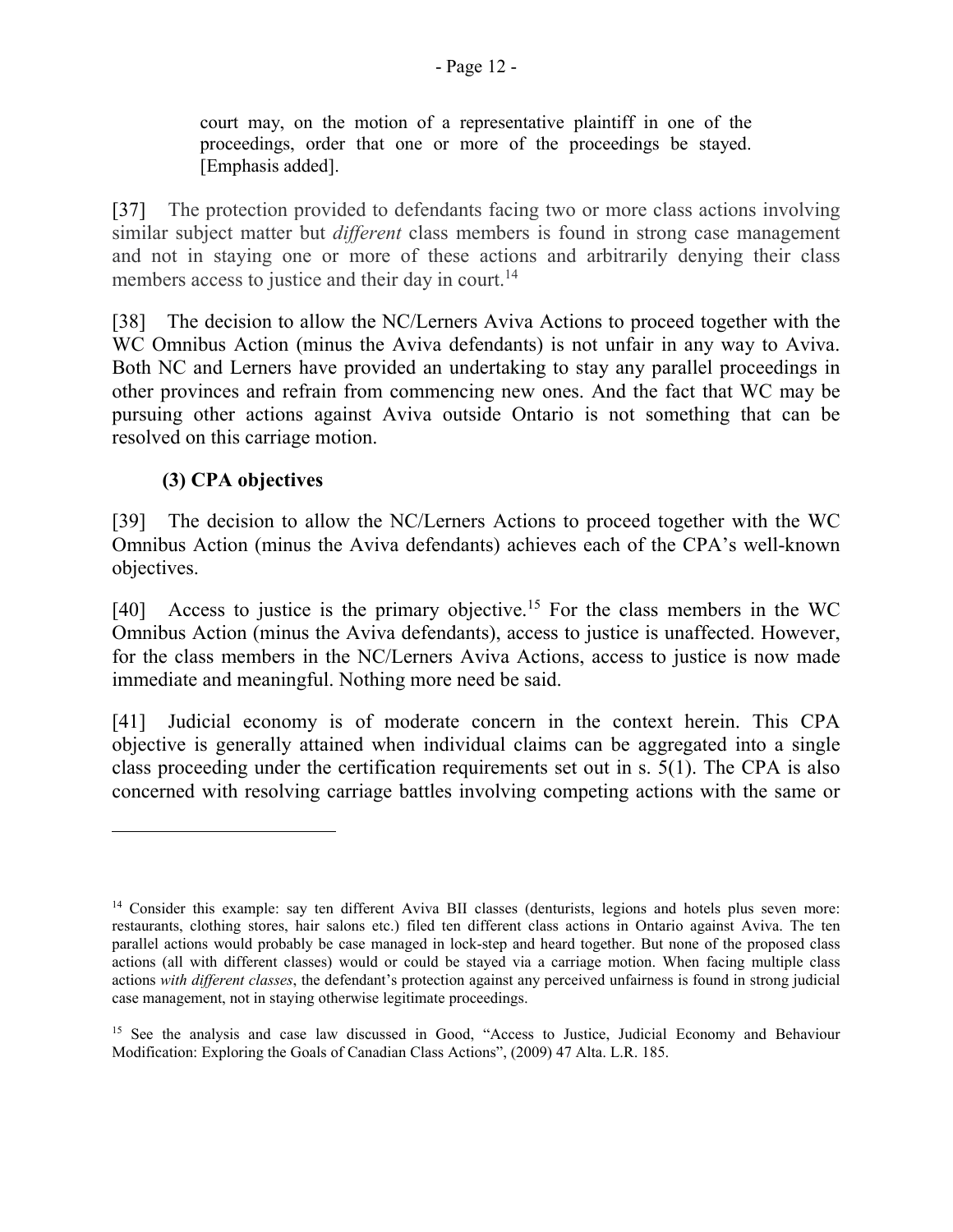overlapping classes. However, class actions with *different* class members may and do proceed in parallel. There is nothing in the CPA that suggests otherwise or that mandates the aggregation of parallel class actions into a single "mega" or omnibus action.

[42] Sometimes, as here, it makes sense that class actions (with different classes) proceed in parallel. For example, in a recent matter involving auto insurers and their allegedly improper deduction of HST from statutory accident benefit payments, class counsel filed 15 separate class actions, one against each of the impugned insurers. <sup>16</sup> No one suggested that judicial economy was compromised or that judicial economy demanded a single omnibus proceeding.

[43] The third CPA objective, behaviour modification, is also of little import on carriage motions. However, to the extent that it merits consideration, I note that Aviva's behaviour is more likely to be modified for the better (if the NC/Lerners Aviva Actions prevail) when it is the sole target in focused Aviva-only actions than when it is just one of 16 defendants in an Omnibus Action.

## **Conclusion**

[44] For all these reasons, I conclude that it is in the best interests of the Aviva classes, fair to the Aviva defendants and consistent with the objectives of the CPA, especially access to justice, that the NC/Lerners Aviva Actions proceed on their own, carved out of the WC Omnibus Action.

[45] As the Court of Appeal recently reaffirmed: "the whole *raison d'être* of the civil justice system…is that courts will work to provide the "most expeditious…determination of every civil proceeding on its merits".<sup>17</sup> The same norm permeates the CPA<sup>18</sup> and drives this carriage decision.

## **Disposition**

 $\overline{a}$ 

[46] The NC/Lerners Aviva Actions may proceed - with the Nordik Consortium and Lerners appointed as carriage counsel.

<sup>16</sup> *Dorman v. Economical Mutual Insurance Company*, 2020 ONSC 4004.

<sup>17</sup> *Louis v. Poitras*, 2021 ONCA 49, at para. 22, referring to Rule 1.04(1) and citing Brown J.A. in *Louis v. Poitras* 2020 ONCA 815, at para. 33.

<sup>&</sup>lt;sup>18</sup> See section 12: "The court ... may make an order it considers appropriate respecting the conduct of a class proceeding to ensure its fair and expeditious determination …"